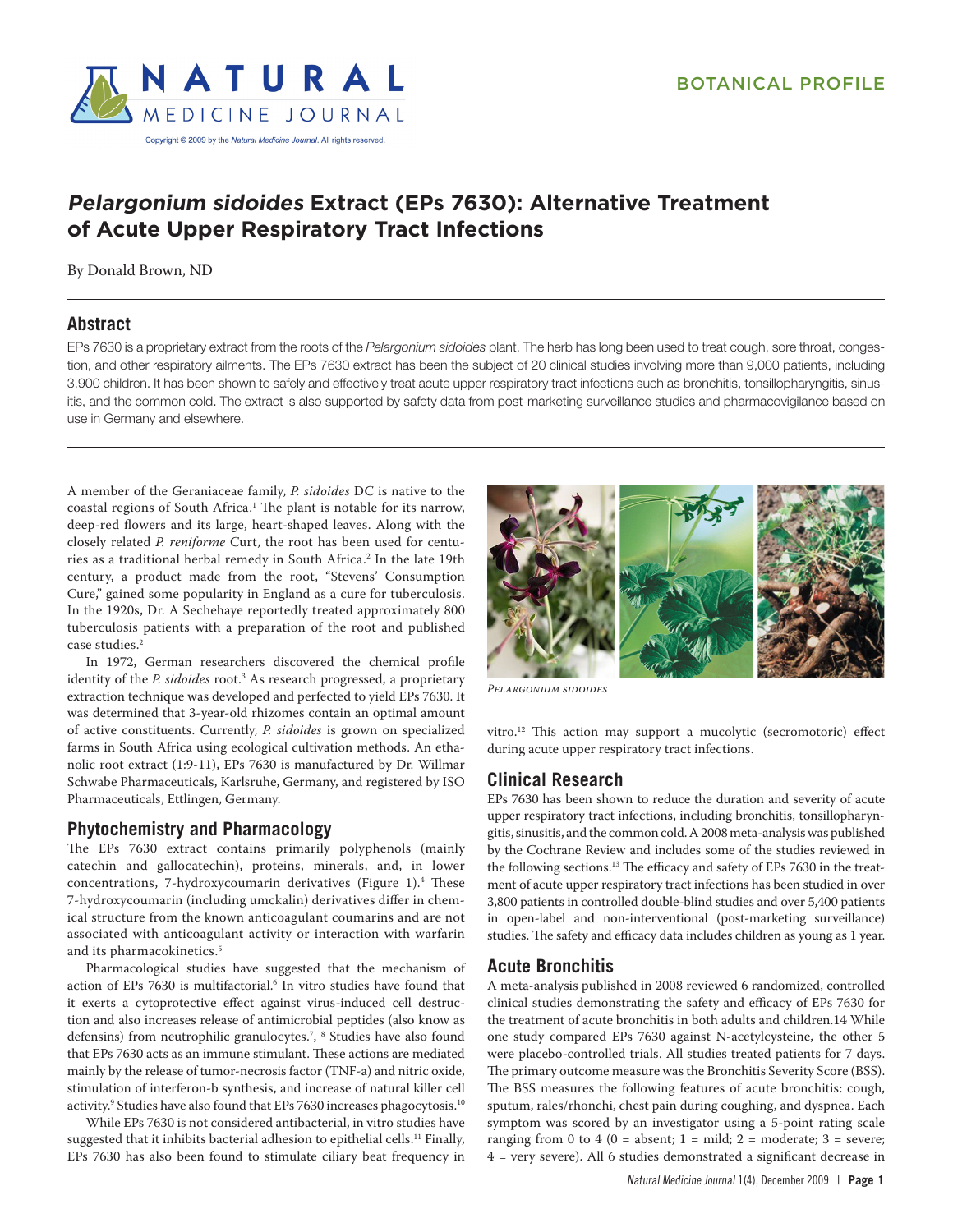the BSS after 7 days of treatment with EPs 7630. The review's authors concluded, "Currently available data from 6 high quality randomized clinical trials suggests there is encouraging evidence that *P. sidoides* is effective compared to placebo for patients with acute bronchitis." Three of these clinical trials are detailed below.

In one study, 468 adult male and female subjects (age  $\geq$  18 years) diagnosed with acute bronchitis  $\leq 48$  hours and having a Bronchitis Severity Score (BSS)  $\geq$  5 points were recruited for a randomized, double-blind, placebo-controlled trial.15 Patients received either EPs 7630 or a placebo at a dose of 1.5 mL 3 times per day for 7 days. In the case of fever ( $\geq 39^{\circ}$  C), acetaminophen tablets (500 mg) were allowed.

The primary outcome measure was the change in the BSS on day 7 in relation to the baseline score. Secondary outcome measures included: (1) prospective defined response criteria based on the BSS (A: BSS < 3 points; B: decrease of BSS  $\geq$  7 points; C: A+B); (2) treatment outcome according to the Integrative Medicine Outcome Scale (IMOS); (3) onset of treatment effect; (4) consumption of paracetamol (acetaminophen); (5) change of individual symptoms of BSS and further symptoms; (6) patients' health status using health-related quality of life questionnaires (SF-12 Health Survey, EQ-5D); and (7) questions about the complaints and satisfaction with treatment using the Integrative Medicine Patient Satisfaction Scale (IMPSS). Safety was assessed with respect to frequency, nature, and severity of adverse events. Tolerability of treatment was also assessed by investigators and patients, as well as by laboratory tests. After enrollment (day 0), examinations occurred on day 3, 4, or 5, and on day 7. At each visit the investigator recorded clinical status, reviewed the patient's diary, documented the consumption of acetaminophen, and recorded the number of adverse events. On day 7, there was a final assessment, which included laboratory tests and sputum analysis.

On day 7, BSS had decreased by  $5.9 \pm 2.9$  in the EPs 7630 group and by  $3.2 \pm 4.1$  in the placebo group compared to baseline (Figure 2). The 95% confidence interval (CI) for the difference of effects between the two treatment groups (EPs 7630 minus placebo) was calculated as [–3.359; –2.060], showing a significant superiority of EPs 7630 over the placebo by day 7 ( $P < 0.0001$ ). This statistically significant difference was observed as early as the first follow-up visit (day 3, 4, and 5) with a BSS score of  $4.8 \pm 2.3$  points in the EPs 7630 group compared with 6.2  $\pm$  3.0 in the placebo group (P < 0.0001). In patients with the highest BSS at baseline (defined as a BSS  $\geq$  8 points), there was a statistically significant decrease in the BSS in the EPs 7630 group  $(6.8 \pm 2.7)$ compared with the placebo group  $(4.5 \pm 4.2)$  at day 7 (P < 0.0001). A BSS of < 3 points (response criteria A) was observed in 64% of patients in the EPs 7630 group compared with 37.9% in the placebo group (P < 0.0001). A decrease in BSS of at least 7 points (response criteria B) was observed in 43.3% of patients in the EPs 7630 group compared with 23.0% of patients treated with the placebo at day 7 (P < 0.0001). Rapid recovery (defined as response criteria C) was observed in 34.3% of EPs 7630 patients compared with 20.4% receiving the placebo (P < 0.0001).

A statistically significant improvement occurred in the individual symptoms of rales/rhonchi and chest pain during coughing in the EPs 7630 group compared with the placebo group ( $P < 0.0001$ ). In the EPs 7630 group, cough disappeared or improved in 89.2% of patients compared with 56.6% of patients in the placebo group ( $P < 0.0001$ ), and sputum disappeared or improved in 66% of patients in the EPs 7630 group compared with 47.7% of those in the placebo group (P < 0.0002). On day 7, fever had disappeared in 96.9% of patients in the EPs 7630 group compared with 58.4% of those in the placebo group (P < 0.0001). Patients in the EPs 7630 group were able to return to work nearly two days earlier than the placebo-treated group (P < 0.0001). Adverse events were mild and similar in both groups: 8.6% in the EPs 7630 group and 6.8% in the placebo group. These events included ear-nose-throat (ENT) and respiratory complaints (likely due to the existing condition), as well as mild gastrointestinal upset.

A second randomized, double-blind, placebo-controlled trial studied the effect of EPs 7630 in 124 adults ( $\geq$  18 years old) with acute bronchitis (duration of complaints  $\leq 48$  hours).<sup>16</sup> Patients were required to have a Bronchitis Severity Score (BSS) of ≥ 5 points. Patients received either EPs 7630 or a placebo at a dose of 1.5 mL three times per day for 7 days. Patients were instructed to take test medication 30 minutes before or after meals. In the case of fever  $(\geq 39^{\circ} \text{ C})$ , acetaminophen tablets (500 mg) were allowed.

The primary outcome was the change in the BSS at day 7. Secondary outcome measures were as follows: BSS < 5 points at the end of the study; decrease of BSS of  $\geq$  5 points between baseline and the end of the study; onset of treatment effect; consumption of acetaminophen; change of individual symptoms of BSS; patients' health status using the health-related quality of life questionnaires (SF-12 Health Survey, EQ-5D). Treatment outcome was also measured by both the patient and investigator using the Integrative Medicine Outcome Scale (IMOS), which consists of a 5-point rating scale (complete recovery; major improvement; slight to moderate improvement; no change; deterioration). Satisfaction with treatment was measured using the Integrative Medicine Patient Satisfaction Scale (IMPSS), another 5-point scale ranging from "very satisfied" to "very dissatisfied."

Although all 124 patients were included in the intention-to-treat analysis, 3 patients in the EPs 7630 group and 4 patients in the placebo group had dropped out by day 7. On day 7, BSS decreased by  $7.2 \pm 3.1$ points in the EPs 7630 group compared with  $4.9 \pm 2.7$  points in the placebo group (P < 0.0001) (Figure 3). The greater treatment effect was noted at the first followup contact day after baseline (either day 3, 4, or 5) with a BSS of  $4.4 \pm 2.2$  points in the EPs 7630 group and  $6.2 \pm 2.5$ points in the placebo group (P < 0.0001). A BSS of less than 5 points was observed in 61 of 64 patients (95.3% in the EPs 7630 group compared with 35 of 60 patients (58.3%) in the placebo group ( $P < 0.0001$ ). A decrease of at least 5 points compared with baseline was seen in 58 of 64 patients (90.6%) in the EPs 7630 group and 31 of 60 patients (51.7%) in the placebo group ( $P < 0.0001$ ). Rapid recovery, defined as fulfillment of both of the above outcomes, was observed in 58 of 64 patients in the EPs 7630 group compared with 25 of 60 patients in the placebo group (P < 0.0001). On day 7, rate of complete recovery from individual symptoms on the BSS was considerably higher in the EPs 7630 group. On day 7, rales/rhonchi had disappeared in 55 of 60 patients (91.7%) in the EPs 7630 group compared with 29 of 59 patients (49.2%) in the placebo group (P < 0.0001) and chest pain during coughing had disappeared in 55 of 58 patients (94.8%) in the EPs 7630 group and 29 of 52 (55.8%) in the placebo group ( $P < 0.0001$ ). Among the 5 symptoms, cough had the slowest recovery in both groups but was significantly greater in the EPs 7630 group—31.3 % in the EPs group and 5.0% in the placebo group ( $P < 0.0001$ ).

On day 7, the IMOS results showed that 54 of 64 patients (84.4%) in the treatment group were assessed as having major improvement or complete recovery compared with 18 of 60 patients (30.0%) in the placebo group. Similar differences were also noted for the EQ-5D health-related quality of life scale as well as IPSS satisfaction with treatment scale. Tolerability of treatment was very good or good in both groups and there were a total of 15 patients in the EPs 7630 group and 10 in the placebo group who reported adverse events during the trial. All adverse events were assessed as being not serious.

Finally, in a third randomized, double-blind, placebo-controlled study, 217 adults (18 to 66 years old) with acute bronchitis (duration of complaints ≤48 hours) were randomized to receive either 1.5 mL of EPs 7630 or placebo three times per day for 7 days.17 Patients were required to have a Bronchitis Severity Score (BSS) of  $\geq$  5 points. The primary outcome was the change in the BSS at day 7. Secondary outcome measures included changes in general symptoms such as hoarseness, headache, pain in the limbs, fatigue, and fever. Patients were asked to rank their satisfaction with treatment using the Integrative Medi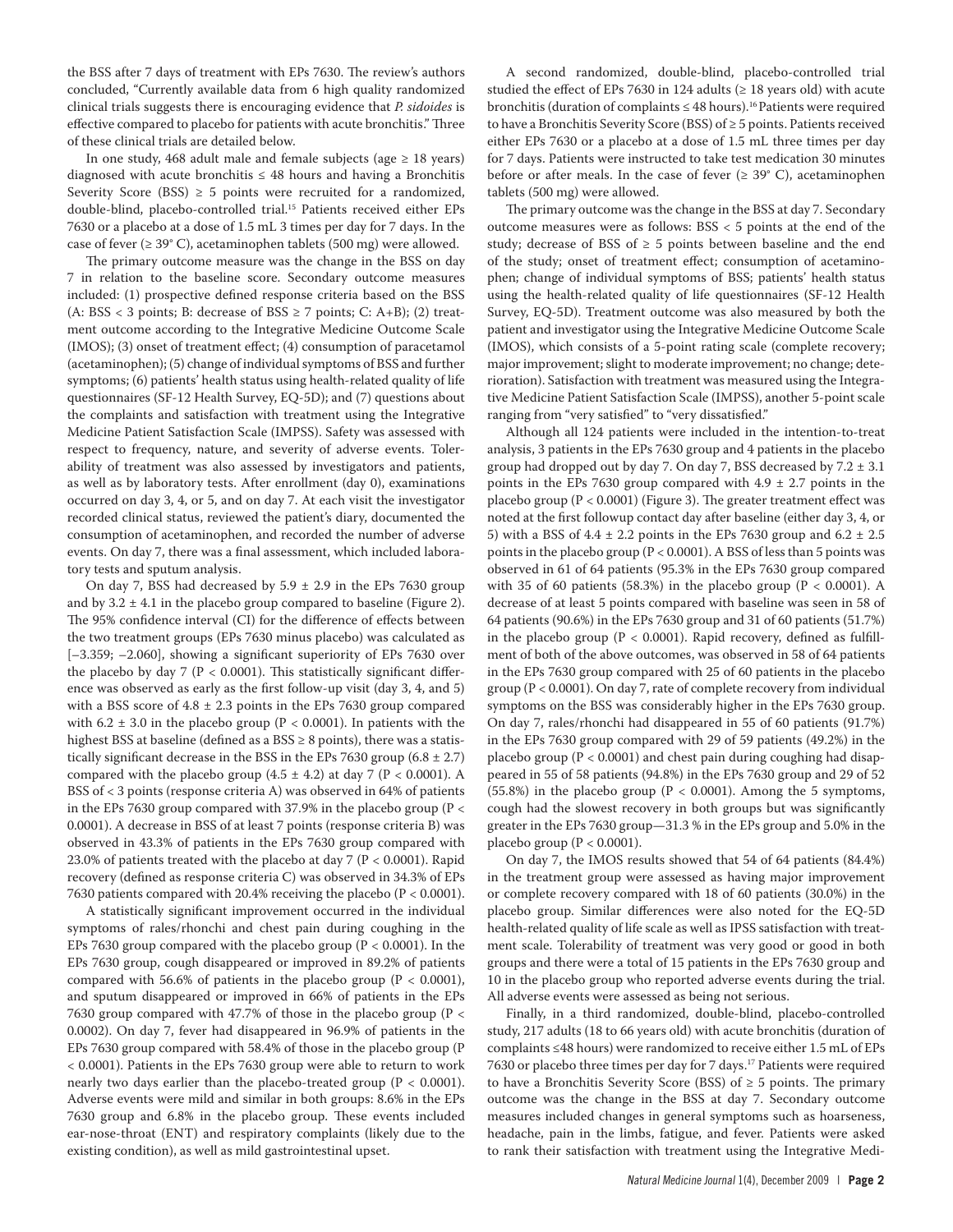cine Patient Satisfaction Scale (IMPSS). Investigators assessed efficacy using the Integrative Medicine Outcomes Scale (IMOS). All outcome measures were completed at baseline, the first follow-up visit (from day 3 to 5), and at the end of treatment (day 7).

At day 0, the BSS was  $8.9 \pm 1.6$  points for the treatment group and 8.4 ± 1.8 points for the placebo group. At the first followup visit, the BSS had decreased to  $4.2 \pm 2.0$  points in the treatment group compared with 5.9  $\pm$  2.5 points in the placebo group. By day 7, the BSS was  $1.3 \pm 2.1$  points in the treatment group compared with  $3.1 \pm 3.0$  points in the placebo group. Between baseline and day 7, the BSS decrease in the EPs 7630 group was 7.6  $\pm$  2.2 points and 5.3  $\pm$  3.2 points in the placebo group (P < 0.0001) (Figure 4). On the IMOS ratings, 45.4% of patients taking EPs 7630 were assessed as having a complete recovery on day 7 compared with 6.4% in the placebo group. On the IMPSS rating, 89.8% of patients in the active treatment group reported complete recovery compared with 65.1% in the placebo group. In the active treatment group, 92.6% of patients reported complete remission or marked improvement in cough compared with 86.2% in the placebo group. Similar differences were noted for the other symptoms monitored. Adverse events were reported in 23 patients (21.3%) in the EPs 7630 group compared with 24 patients in the placebo group (22.0%). None was considered serious.

### **Tonsillopharyngitis**

In a randomized, double-blind, placebo-controlled trial, 143 children ages 6–10 years, with non–group A beta-hemolytic streptococcus (non-GABHS) tonsillopharyngitis received either EPs 7630 or a placebo at a dose of 1 mL three times per day for 6 days.18 Children enrolled in the study were diagnosed less than 48 hours before starting the trial with a negative rapid test for GABHS and a Tonsillopharyngitis Severity Score (TSS)  $\geq$  8 points. In the case of fever ( $\geq$  38.5° C), acetaminophen suppositories (500 mg) were allowed from day 0 to day 4. The main outcome measure was a change in TSS from baseline (day 0) to day 4. TSS measures two subjective features of acute tonsillopharyngitis: sore throat and functional impairment (difficulty swallowing). It also objectively measures symptoms of inflammation—pharyngeal erythema and fever. Each symptom was assessed by an investigator using a 4-point rating scale ranging from 0 to 3 ( $0 =$  absent;  $1 =$  mild; 2 = moderate; 3 = severe). Secondary outcome criteria included: (1) response criteria based on the TSS; (2) change of individual symptoms and further complaints including headache; (3) treatment outcomes according to the Integrative Medicine Outcome Scale (IMOS; complete recovery, major improvement, slight to moderate improvement, no change, deterioration); and (4) patient activity level. After the enrollment day (day 0), controlled examinations occurred on days 2, 4, and 6. At each visit the investigator recorded clinical status, reviewed the patient's diary, documented the consumption of acetaminophen, and recorded information about adverse events.

A statistically significant decrease occurred in the primary outcome criteria (change in TSS from day 0 to day 4) in the EPs 7360 group compared with the placebo group (Figure 5). The decrease of TSS from baseline (day 0) to day 4 was  $7.0 \pm 2.4$  points in the EPs 7630 group and  $2.9 \pm 2.4$  points in the placebo group (P < 0.0001). On day 2, TSS decreased from  $10.3 \pm 1.2$  to  $6.8 \pm 2.2$  in the EPs 7630 group compared with 9.7  $\pm$  1.4 to 8.2  $\pm$  2.8 in the placebo group (P < 0.0001), suggesting an early response in the EPS 7630 group.

A TSS of < 5 points on day 4 was seen in 76.7% of patients in the EPs 7630 group compared with 34.3% of subjects in the placebo group (P < 0.0001). A decrease of at least 5 points by day 4 was seen in 91.8% in the EPs 7630 group compared with 35.7% in the placebo group. Rapid recovery, defined as fulfillment of secondary response criteria 1 and 2, was observed in 75.3% of the EPs 7630 group and 32.9% of the placebo group ( $P < 0.0001$ ). There was also an improvement seen in the activity level of subjects in the EPs 7630 group, but not in the placebo group. By day 6, the number of patients returning to school was 80.8% in the EPs 7630 group compared with 21.4% in the placebo group ( $P < 0.0001$ ). Subjects in the EPs 7630 group consumed less acetaminophen than did subjects in the placebo group. No serious adverse events were reported.

#### **Sinusitis**

In a multicenter, prospective, randomized, double-blind, placebocontrolled study, 103 adult patients (18 to 60 years of age) with acute sinusitis were studied for 21 days.<sup>19</sup> Patients recruited for the study had radiographically confirmed acute rhinosinusitis and a Sinusitis Severity Score (SSS) of  $\geq$  12 points. The SSS measures the following symptoms: 1) headache; 2) maxillary pain; 3) maxillary pain worse on bending forward, percussion, or pressure; 4) nasal obstruction; 5) purulent nasal secretion; and 6) purulent nasal discharge. The dose of EPs 7630 or placebo was 3 mL three times per day. The primary outcome measure was the change in SSS at day 7 of treatment compared to baseline. Secondary outcome criteria included response defined as a) an SSS < 10 points on day 7, b) a reduction of at least 4 points on day 7, or c) both of the above. Other secondary outcomes included the occurrence of complete remission or substantial improvement of individual signs and symptoms as defined above; radiographic cure ("normal") or substantial improvement at day 21; health-related quality of life as assessed on the 100 mm EQ-visual analogue scale (EQ-VAS) on day 7 (0 = worst state of health, 100 = best state of health); activity level; ability to work or engage in usual activities on day 7; and treatment outcome as assessed by the patient and investigator in the Integrated Medicine Outcome Scale (IMOS).

The decrease in SSS at day 7 was 5.5 points in the EPs 7630 group compared with 3.0 points in the placebo group (P < 0.0001) (Figure 6). This resulted in a between-groups difference of 3.0 points (95% CI; 2.0 to 3.9). By day 21, sinus x-rays were normal in more than 90% of the EPs 7630 group compared with 10% for the placebo group. This was most notable for the maxillary sinus with a nonsignificant trend for the frontal and ethmoid sinus. The mean improvement in the EQ-VAS was 13 mm higher for the EPs 7630 group versus placebo at day 7 (P < 0.0001). By day 7, 63% of the EPs 7630 group were back to work compared with 37% in the placebo group. Using the IMOS, the investigators assessed the treatment outcome on day 7 as "major improvement" in 30% of the EPs 7630 group compared with 5.8% in the placebo group (P < 0.0001). Adverse events were reported in 6 patients in the EPs 7630 group (11.8%) and 2 in the placebo group (3.8%). In 4 cases in the EPs 7630 group, a causal relationship to the medication could not be excluded (GI complaints [3x], allergic skin reaction [1x]).

#### **Common Cold**

Using a liquid extract of *P. sidoides* (EPs) closely related to EPs 7630, a randomized, placebo-controlled study determined the efficacy of the extract for the treatment of the common cold.<sup>20</sup> The study included 103 adult patients (18–55 years old) with at least 2 major and 1 minor or with 1 major and 3 minor cold symptoms for 24 to 48 hours. Major cold symptoms included nasal discharge and sore throat; minor symptoms included nasal congestion, sneezing, scratchy throat, hoarseness, cough, headache, muscle aches, and fever.

The primary outcome measure was the Sum of Symptom Intensity Differences (SSID) of the Cold Intensity Score (CIS) from day 1 to day 5. The CIS consists of 10 symptoms considered to be associated with the common cold and designates them as major or minor (see above). At each patient visit, all symptoms except fever were rated according to a 5-point verbal rating scale with 0 meaning no symptoms to 4 being very severe. The maximum CIS score was 40 points. Secondary outcome criteria included diverse response according to the total CIS, changes of individual symptoms of the CIS, changes of further coldrelated symptoms, ability to work, activity level, general well-being, health-related quality of life, time until onset of treatment effect, treat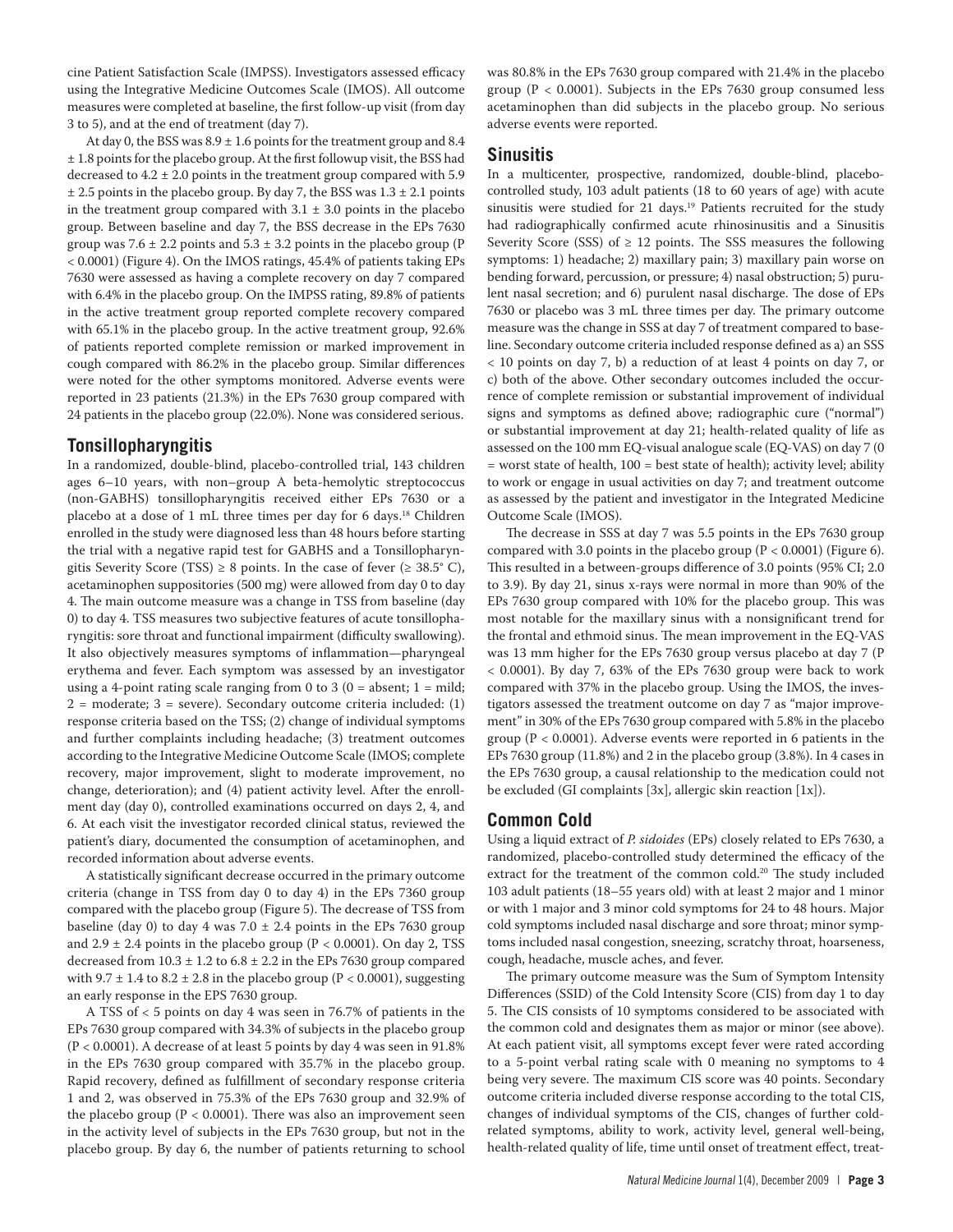ment outcome according to an integrative medicine outcome scale, and satisfaction with treatment according to the integrative medicine scale. After enrollment, patients were seen on days 3, 5, and 10.

From baseline to day 5, the mean SSID improved by  $14.6 \pm 5.3$ points in the EPs group compared with  $7.6 \pm 7.5$  points in the placebo group ( $P < 0.0001$ ). The mean CIS decreased by  $10.4 \pm 3.0$  points and  $5.6 \pm 4.3$  points in the EPs and placebo groups, respectively (Figure 7). After 10 days, 78.8% of the EPs group was clinically cured (CIS equal to 0 points or complete resolution of all but a maximum of 1 cold symptom) compared with 31.4% in the placebo group (P < 0.0001). The mean duration of inability to work was significantly lower in the EPs group (6.9  $\pm$  1.8 days) compared with the placebo group (8.2  $\pm$  2.1 days;  $P = 0.0003$ ). Adverse events were recorded in 2/52 of the EPs group and 1/51 of the placebo group and classified as non-serious. A causal relationship to EPs could not be excluded in 1 EPs patient (epistaxis).

## **Recommended Use and Safety**

The primary indication for EPs 7630 is the treatment of acute, uncomplicated upper respiratory tract infections. The recommended dose of EPs 7630 for adults and children over the age of 12 years is 1.5 mL three times per day for 7 to 10 days. Children ages 6 to 12 years may take 1.0 mL three times per day. For children 2 to 5 years of age, the dose is 0.5 mL three times per day. While the data is preliminary, the currently recommended dose for the treatment of acute sinusitis in adults is 3.0 mL three times per day for 21 days.

Due to a lack of safety data, EPs 7630 is contraindicated during pregnancy and lactation. There are no known contraindications to concomitant use of EPs 7630 with other medications. Side effects are rare and have consisted primarily of mild gastrointestinal upset or skin rash.

Approximately 304 million daily doses of EPs 7630 were sold between 1994 and 2006, predominantly in Germany. The incidence of side effects is extremely low: 0.53 per million defined daily doses (DDD).21 This means that only 1 in 189,000 patients will experience a side effect during an average treatment period of 10 days. The rate of side effects is 0.27 per million DDD for hypersensitivity reactions (especially redness and pruritus), 0.13 for gastrointestinal disorders, and 0.05 for gingival hemorrhaging and nosebleeds.

One hundred sixty-one suspected cases of adverse drug reactions (ADRs) were reported spontaneously and 96 ADRs were reported from clinical trials between 1994 and 2006. The principal side effect from both sources was mild gastrointestinal upset.

Finally, in addition to randomized, placebo-controlled clinical trials, pediatric safety has been demonstrated in large post-marketing surveillance studies<sup>22</sup>, <sup>23</sup> as well as the pharmaco-vigilance data listed above.

## **Conflict of Interest Disclosure**

*The author of this review paper is employed by Schwabe North America and its affiliates Integrative Therapeutics, Nature's Way, and Enzymatic Therapy. The ingredient reviewed is contained in products sold by Integrative Therapeutics and Nature's Way.*

## **About the Author**

Donald Brown, ND, is a naturopathic physician and a leading authority on evidence-based herbal medicine and the safety and efficacy of nutritional supplements. Dr. Brown currently serves as Vice President, Medical and Educational Affairs for Schwabe North America and its subsidiaries Nature's Way, Enzymatic Therapy, and Integrative Therapeutics. He founded Natural Product Research Consultants, Inc. in 1990 and served as director of the organi-



zation until December 2007. He serves on the Advisory Board of the American Botanical Council (ABC) and is a member of the Board of Directors for the International Probiotics Association.

FIGURE 1: CHEMICAL COMPOSITION OF EPS 7630



Figure 2





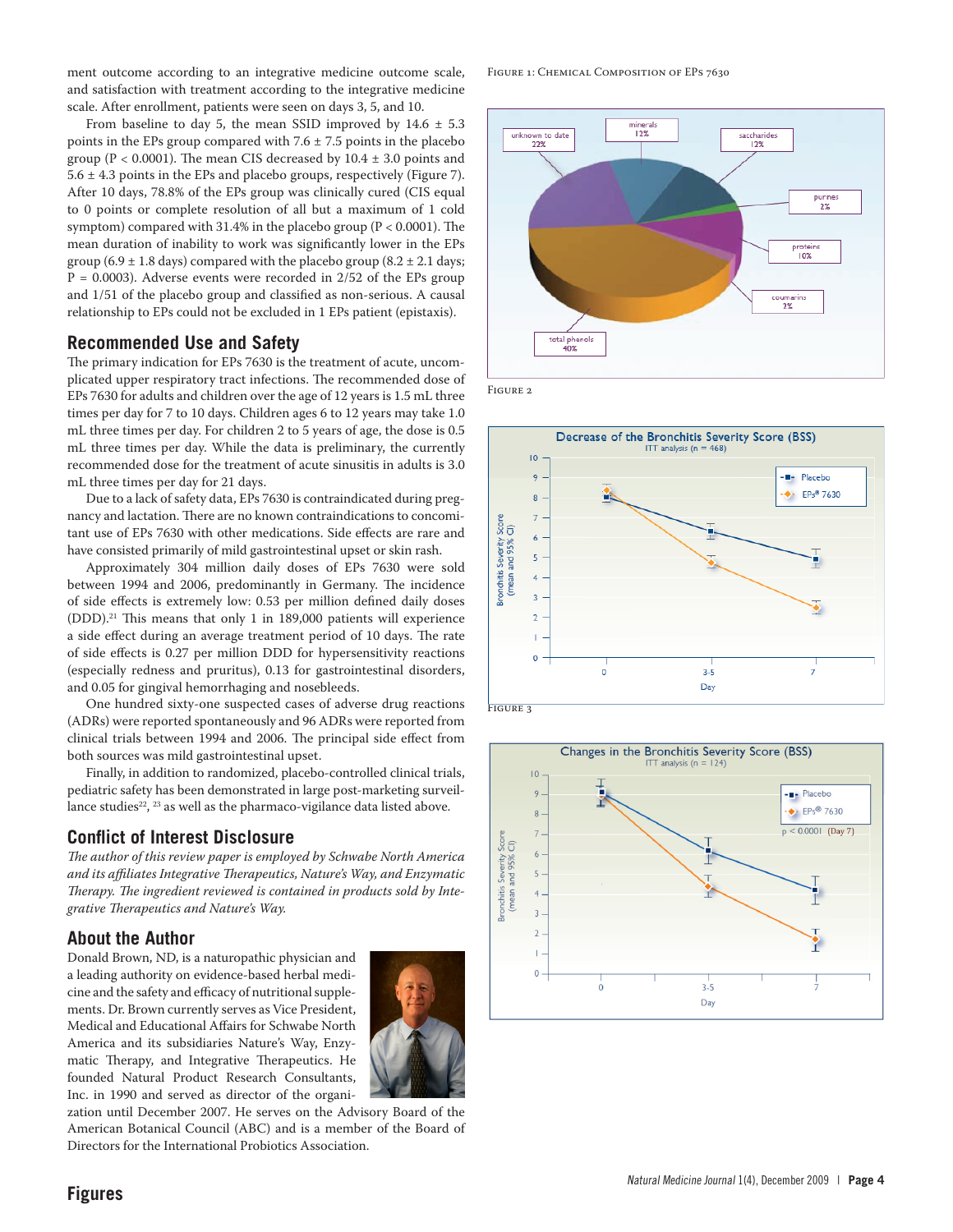#### Figure 4



#### Figure 5



#### Figure 6



Figure 7 Changes in the Cold Intensity Score (CIS)  $20$  $Placebo$  $|8$  $\triangle$  EPs®  $16$  $p < 0.0001$  $(Day 5)$  $|4$ Cold Intensity Score<br>(mean and 95% CI)  $|2$  $\overline{10}$  $\overline{2}$  $\circ$  $10$ Day

#### **References**

- 1 Van der Walt JJA, Vorster PJ. *Pelargoniums of Southern Africa.* Capetown, South Africa: Kirstenbosch National Botanic Gardens; 1988; vol 15.
- 2 Bladt S, Wagner H. From Zulu medicine to the European phytomedicine Umckaloabo®. *Phytomedicine.* 2007;14(suppl 1):2-4.
- 3 Kolodziej H. Fascinating metabolic pools of *Pelargonium sidoides* and *Pelargonium renifrome*, traditional and phytomedicinal sources of the herbal medicine Umcaloabo®. *Phytomedicine*. 2007;14(suppl 1):9-17.
- 4 Kolodziej H, Schulz V. EPs 7630: From traditional application to modern phytodrug. *Deutsche Apotheker Zeitung*. 2003;143:55-64.
- 5 Koch K, Biber A. Treatment of rats with the *Pelargonium sidoides* extract EPs<sup>®</sup> 7630 has no effect on blood coagulation parameters or on the pharmacokinetics of warfarin. *Phytomedicine* 2007;14(Suppl 1):40-45.
- 6 Kolodziej H, Kayser O, Radtke OA, et al. Pharmacological profile of extracts of *Pelargonium sidoides* and their constituents. *Phytomedicine* 2003;10(Suppl 4):18-24.
- 7 Kolodziej H, Schulz V.EPs 7630: From traditional application to modern phytodrug. *Deutsche Apotheker Zeitung*. 2003;143:55-64.
- 8 Koch E, Wohn C. *Pelargonium sidoides* root extract EPs 7630 stimulates release antimicrobial peptides from neutrophile granulocytes in human whole blood. *Planta Medica*. 2007;73:846.
- 9 Kolodziej H, Kiderlen AF. In vitro evaluation of antibacterial and immunomodulatory activities of *Pelargonium reniforme, Pelargonium sidoides* and the related herbal drug preparation EPs® 7630. *Phytomedicine*. 2007;14(suppl 1):18-26.
- 10 Conrad A, Hansmann C, Engels I, et al. Extract of *Pelargonium sidoides*  (EPs® 7630) improves phagocytosis, oxidative burst, and intracellular killing of human peripheral blood phagocytes in vitro. *Phytomedicine.* 2007;14(suppl 1):46-51.
- 11 Conrad A, Jung I, Tioua D, et al. Extract of *Pelargonium sidoides* (EPs® 7630) inhibits the interactions of group A-streptococci and host epithelia in vitro. *Phytomedicine.* 2007;14(suppl1):52-59.
- 12 Neugebauer P, Mickenhagen A, Siefer O, Walger M. A new approach to pharmacological effects of ciliary beat frequency in cell cultures—exemplary measurements under *Pleargonium sidoides* extract (EPs 7630). *Phytomedicine*. 2005;12:46-51.
- 13 Timmer A, Günther J, Rücker G, Motschall E, Antes G, Kern WV. *Pelargonium sidoides* extract for acute respiratory infections (Review). *Cochrane Database Syst Rev.* 2008;3:CD006323.
- 14 Agbabiaka TB, Guo R, Ernst E. *Pelargonium sidoides* for acute bronchitis: A systematic review and meta-analysis. *Phytomedicine*. 2008;15:378-385.
- 15 Matthys H, Eisebitt T, Seith B, Heger M. Efficacy and safety of an extract of *Pelagronium sidoides* (EPs 7630) in adults with acute bronchitis. *Phytomedicine*. 2003;10(Suppl 4):7–17.
- 16 Chuchalin AG, Berman B, Lehmacher W. Treatment of acute bronchitis in adults with a *Pelargonium sidoides* preparation (EPs® 7630): a randomized, double-blind, placebo-controlled trial. *Explore*. 2005;1:437-445.